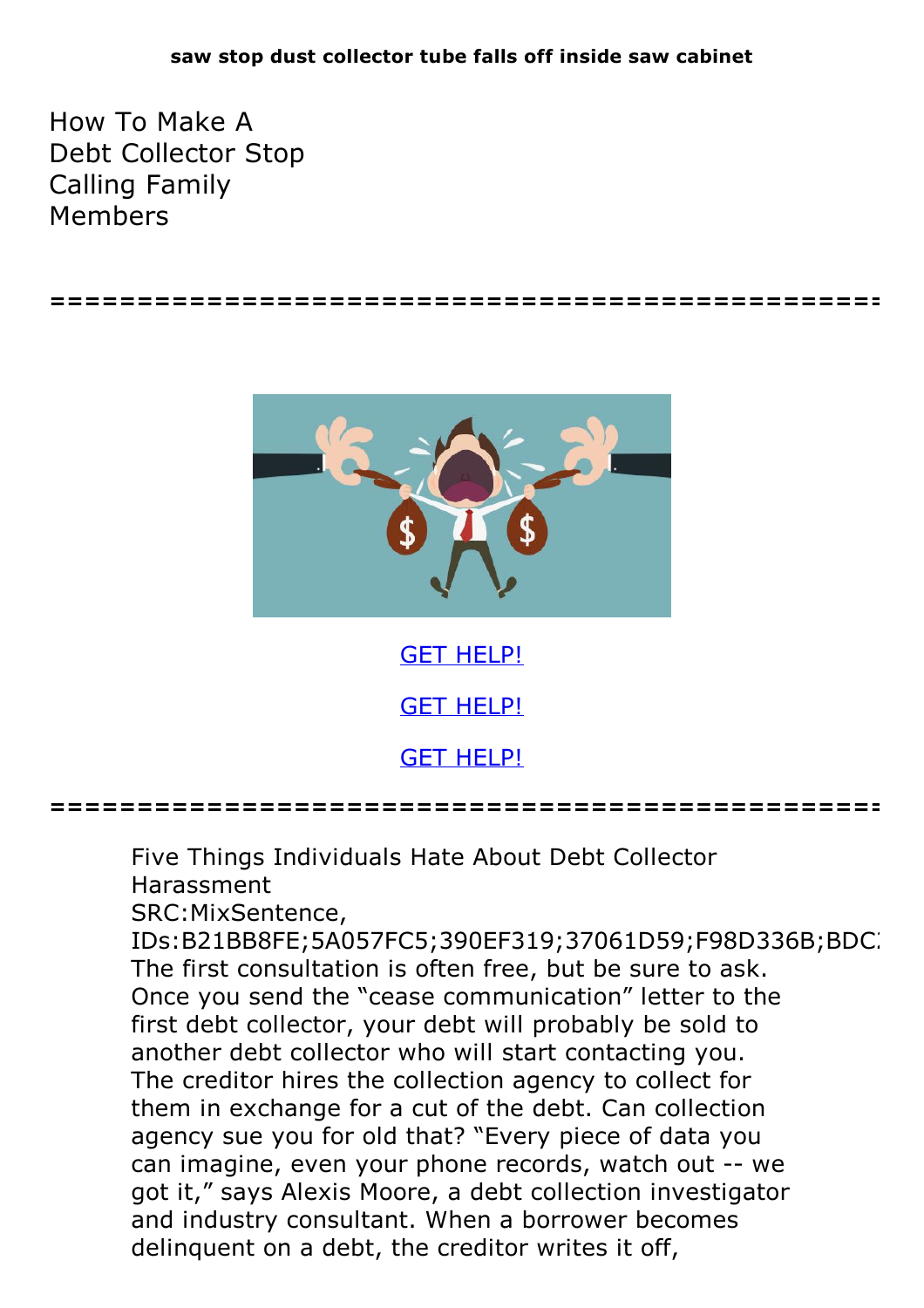declaring such debt as a loss for the company. If you have missed one or more payments on a debt or bill, a creditor will probably call or write asking for the money you owe. Also, legitimate debt collectors are required to follow up their initial phone call with a written notice of the debt within five days. Many consumers are also unaware that such violation of the law can attract fines as well. Because of this, you can have confidence that a HUD-approved housing counselor is well equipped to help you understand and evaluate your options. And they're using it as well as other social media outlets for some old-fashioned harassin'. If you are experiencing debt collection harassment, you may be eligible to file for protection. We understand that your clients are your livelihood. If any of the above, is done during Stevens Business Services debt collection, then they are violating the FDCPA. It's not uncommon for debt collectors to approach you with attempts to negotiate some kind of instalment plan that may help them to recover their debts, and help you repay the money owed for services, loans or related articles. For purposes of this consumer protection statute, "debt collector" means a business that regularly collects or attempts to collect debts owed to someone else. But, "debt collector harassment" has a specific legal meaning. If you inform a collector that you have an attorney, the collector must contact the attorney rather than you. If a debt collector reveals your debt to a family member or friend, or if they call your family and friends repeatedly, you should contact a consumer rights attorney immediately, as you may have a claim

under the FDCPA.<br>Stevens Business Services is not allowed to call a your phones many times a day with the intent of annoying you. Now your phone rings multiple times a day from numbers you don't recognize. You may be a victim of SBS phone harassment. The company's actions would be considered harassment. Together with several other laws, these steps detail actions that include the different ways debtors can be contacted by debt collectors. When things get into the hands of collection agencies, it may begin to get messy because most debt collectors have little patience. And they mostly count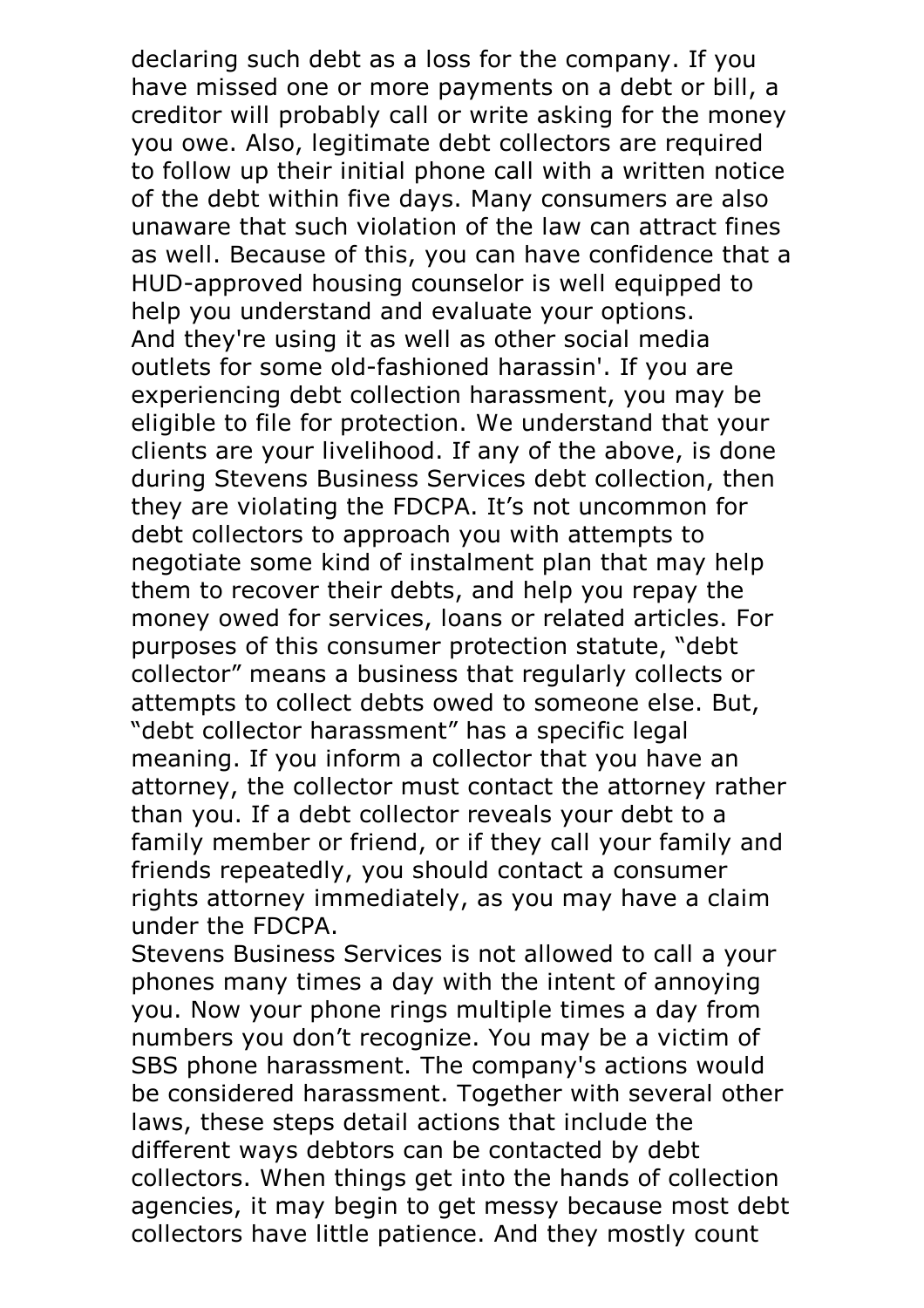on you not knowing your rights so they can get away with it. Just schedule a free consultation to learn more about your rights and options. And, if you believe the debt collector has crossed the line, schedule a consultation with a local attorney who is experienced in handling debt collector harassment cases. Smith-Valentine notes that <sup>a</sup> credit report by itself is not enough to prove that a debt is past the statute of limitations because the information is not reliable. Charge offs stay on your report for seven years. He and his team of bankruptcy lawyers have spent over 30 years guiding people through financial challenges. In California, the statute of limitations for most consumer debt is four years. When a debt is charged-off, the account is not considered written off and gone. Unless your state law provides otherwise, the FDCPA only requires debt collectors, not original creditors, to verify debts in certain circumstances. Stevens Business Services should not harass you over debts you do not owe. Thus, before you hire a lawyer, it is a great idea to enlist his or her counsel and services in writing a demand letter for you (if, of course, the one you wrote before didn't do the trick).

Fair Debt Collection Practices Act Tip: Make Yourself Accessible

SRC:MixSentence,

IDs:2BBAC068;73912B2C;8AA987E2;87100288;2BC12AB1;AF6( APR for Late Payment will be 23.99% plus prime. APR for Cash Advances will be 21.99% plus prime. Imagine if consumers that used credit cards, stopped using them and went back to using cash. Despite all of their illegal debt collection tactics such as calling my neighbors, leaving voice mail stating that they had papers with the Bulloch County District Attorney's Office, calling me at work dozens of times, committing perjury and fraud in court, even calling my company provided cell phone, I managed to stick it back to them all for violations of the Fair Debt Collection Practices Act (FDCPA) and outright fraud. First, there is the original creditor: the person or company who is owed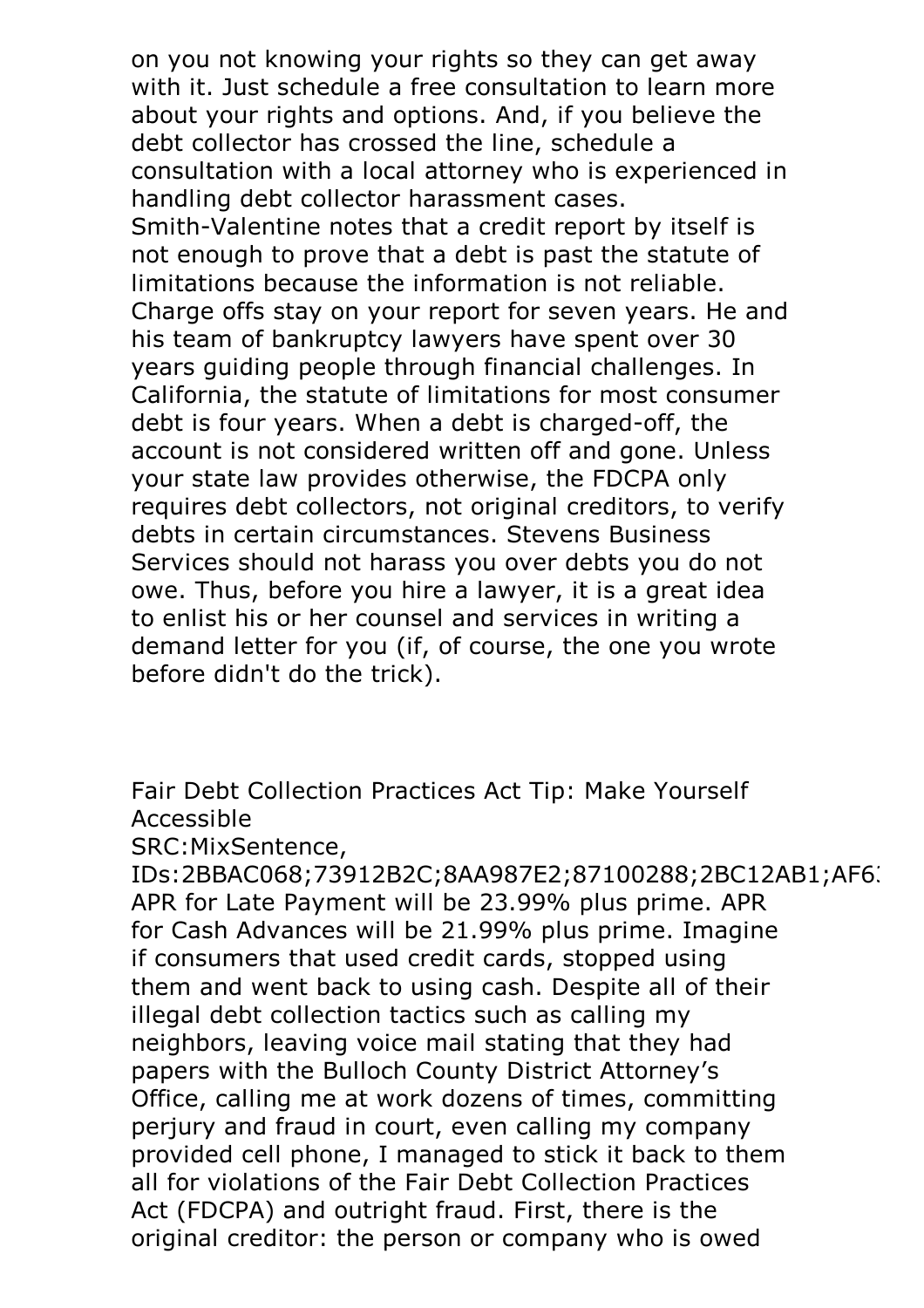money. Falsely claiming the company would take steps to prevent its employees from making unlawful calls to third parties to find a debtor. If a debtor files a lawsuit under the FDCPA and he or she wins, the debt collector usually has to pay the debtor's attorney fees and they may also be ordered to pay the debtor damages. However, each state has its own legislation about debt collection practices that may cover them.

Practices Act otherwise known as the FDCPA. Do you even look through PACER to see just how many FDCPA lawsuits are being filed against abusive debt collectors? Be aware that the above applies only to debt-collection agencies; creditors who handle their own in-house collections are not obligated to follow the requirements of the FDCPA. In most instances, they are only permitted to contact your friends or family members one time, and may not continue to make harassing phone calls. I for one stopped using credit cards several years ago, so the news doesn't affect me, my family or my business. My wife and I weaned ourselves off of credit cards about three years ago and haven't had any problems with making purchases (we just make wiser choices now). Statute of limitation laws vary by the state, but generally range from three to 10 years according to "The Times." After that, the debt becomes "time-barred," meaning the debt collector cannot successfully sue. Even if you agree to pay off a debt, buy a cashier's check-do not write a personal check to

a collector.<br>Some collectors may be willing to accept less than the amount you owe to settle the debt, either in one large payment or a series of small ones. While this arbitrary tactic may boost American Expresses profits for a short while, what it will ultimately do is cause consumers to use credit less, especially if other credit card issuers do that same. However, it's good to see that consumers are finally winning some ground when it comes to credit card companies. NOTE: Stipulated court orders are for settlement purposes only and do not necessarily constitute an admission by the defendants of a law violation. They even filed civil action naming American Express Centurion Bank as the plaintiff, when in fact AMEX is a third party to the suit by law. Perhaps some